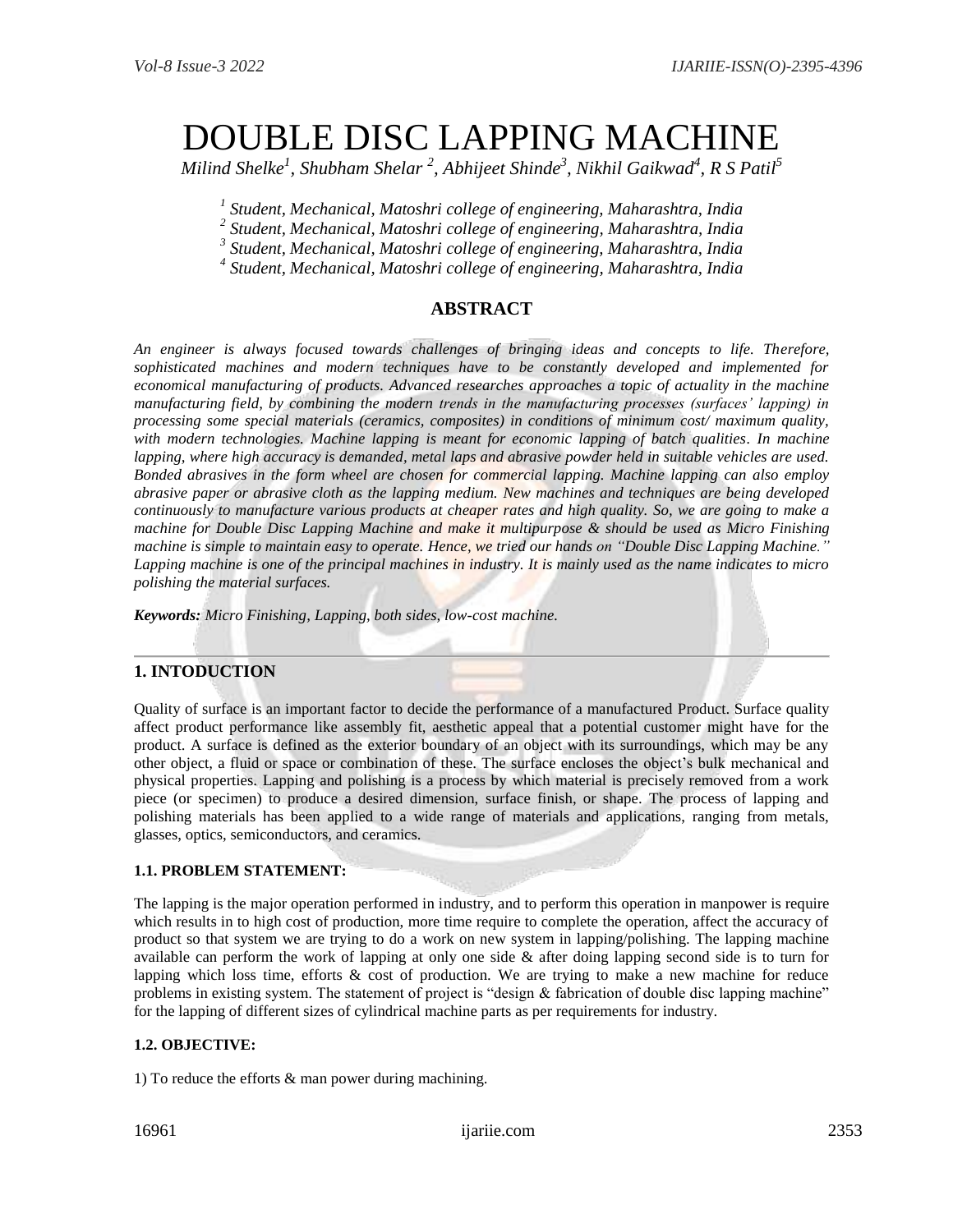2) To maintain the accuracy in lapping process.

3) This type of m/c provides work practically at low cost, low maintenance, low capital investment in less space.

4) To performed the most rigid operation with high speed at a time for both side of job surface.

#### **1.3. SCOPE:**

The scope of this machine to perform the most rigid operation with high speed at a time for both side of job surface for the lapping of different sizes of cylindrical machine parts as per requirements for industry.

## **2. DESIGN**

This project work will first introduce the background of the study. Present the Design constraints that influence on the use, efficiency and benefit their impacts on machine. After that machine part design all different existing machine assembly units will done to make a probable machine model.



Figure 2.1 Double disc lapping machine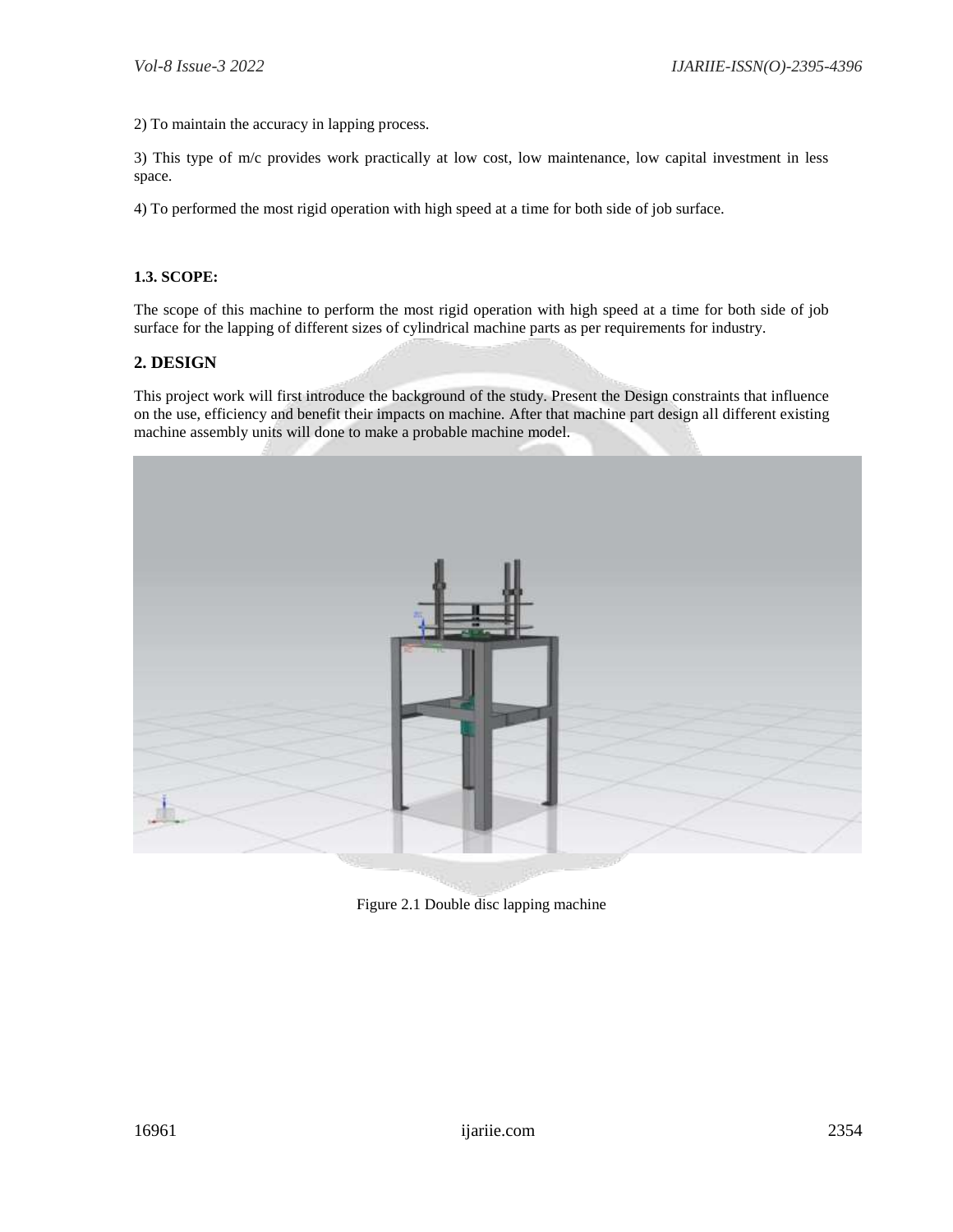# **2.1. COST**

## **TABLE -1 : Total Cost of Material:**

| Part Name                 | Material | Wt in kg       | Rate $/kg$ | Total |
|---------------------------|----------|----------------|------------|-------|
|                           |          |                |            | Rate  |
|                           |          |                |            |       |
| Round plate Ø250          | M.S      | 3              | 100        | 300   |
| $X3$ mm                   |          |                |            |       |
| Round plate Ø200          | M.S      | $\overline{2}$ | 100        | 200   |
| $X3$ mm                   |          |                |            |       |
| <b>Base Square Plates</b> | M.S      | $\mathcal{D}$  | 100        | 200   |
| Shaft                     | M.S      |                | 60         | 60    |
| Supporting frame          | M.S      | 8              | 60         | 48    |

## **TOTAL COST OF MATERIAL = 808 /-**

# **TABLE – 2 : Cost of Machining:**

| <b>Machine Name</b> | Using      | Rate/hr | Total       |
|---------------------|------------|---------|-------------|
|                     | Time (min) |         | Rate $Rs/-$ |
| Gas cutting         | 30         | 200     | 100         |
| Lath $m/c$          | 35         | 500     | 300         |
| Power Hacksaw       | 160        | 200     | 500         |
| Welding             | 75         | 400     | 550         |
| Grinding            | 30         | 100     | 50          |
| <b>Drilling</b>     | 95         | 200     | 350         |

TOTAL COST OF MACHINENING = 1,850/-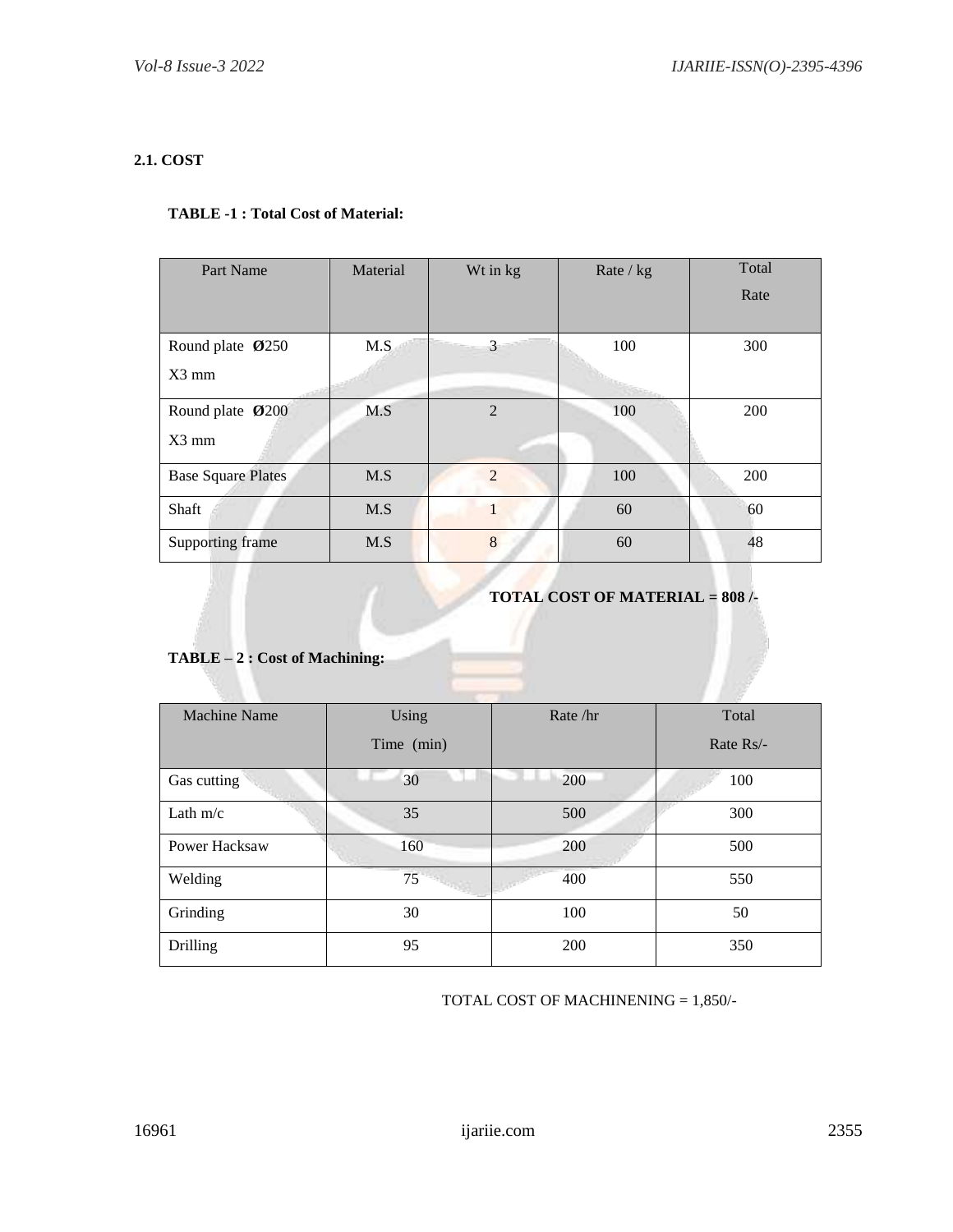#### **TABLE – 3 : Cost of Std Part:**

| Sr.No.         | name         | Qty.           | Cost | <b>Total Cost</b> |
|----------------|--------------|----------------|------|-------------------|
| $\mathbf{1}$   | Motor        | $\mathbf{1}$   | 1500 | 1500              |
| $\overline{2}$ | <b>VFD</b>   | 1              | 700  | 700               |
| 3              | Nut          | 8              | 15   | 120               |
| $\overline{4}$ | Bearing      | $\overline{2}$ | 150  | 300               |
| 5              | Big pulley   | $\mathbf{1}$   | 80   | $80\,$            |
| 6              | Small pulley | 1              | 30   | 30                |
| $\overline{7}$ | Belt         | 1              | 25   | 25                |

COST OF STD PART  $= 2,755/$ -

## **2.1.1 Cost of Transportation & Overhead =** 1,500/ -

## **2.1.2 Cost Of Project =**

Cost of material **+** Cost of machinating **+** Cast of STD part + Cost of transportation & overhead

 $= 808 + 1850 + 2755 + 1500$ 

 $= 6,913/$ - Rs.

## **3. PROCESS OF WORKING**

In lapping process, it consists of two M.S. plates, mounted on stand. In between two plates there is job holding fixture is place. The plates having lapping wheels are attached at top and bottom side of upper & lower plate. On the supporting frame we have mounted induction motor and with the help of belt the shaft with job holding fixture is rotate. When this job holding fixture is rotate with full speed friction takes places on the surfaces of jobs under processing and the mounted job gets polished by removal its chip of work piece gets super finish. The lapping plate's surface made with the abrasive material which is used for the lapping process. Plate alignment is important for lapping applications where flatness and parallelism of the specimen will easy. Specimen quality is a direct result of plate condition & alignment therefore proper maintenance of the lapping plate is crucial in preparing high quality specimens. Double-sided processing is a, batch-type method which uses rotary action of job holding fixture.

#### **3.1 ADVANTAGES**

1) Machine work on the low power consumption as compare to the old Lapping machine.

2) It provides multiple polishing sizes of the metallic Jobs.